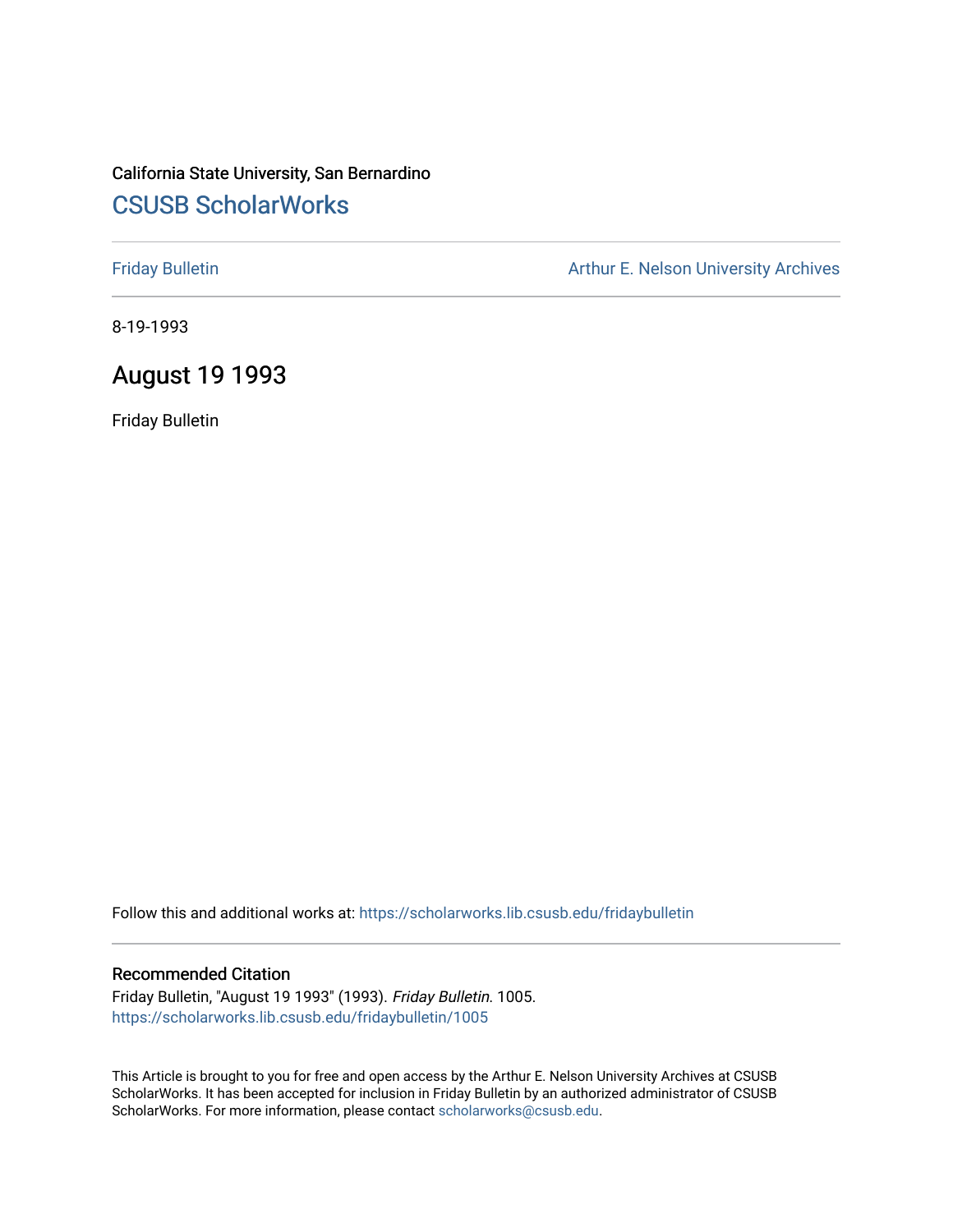

The title of her bestseller. "Making Connections; Teaching and the Human Brain." may sound simple, but the work of Dr. Renate Caine (Education)—to change the way teachers teach and to improve students' learning—over the past several years has been anything but easy.

## **EXPERIENCE BEST TEACHER**  BY CYNTHIA PRINGLE, DIRECTOR OF PUBLIC AFFAIRS

Within the last year, however. Renate Caine has found fulfillment helping teachers overcome their fears of breaking with traditional classroom methods and assisting them in building a sense of community among one another, so that they work cooperatively on lesson plans at Park View Middle School in Yucaipa. Aided by a grant from the school district, she serves as a coach for 17 teachers there.

Although the book she wrote with husband Geoffrey Caine is catching on like wildfire across the nation, it's been challenging for the Caines to persuade teachers and administrators that new research on the human brain must bring change in educational services.

She encourages the teachers to draw on one another's experiences and knowledge, urging them to "get out of the delivery model, in which teachers have the knowledge and pass it on to students" in traditional exercises that demand memorization. Instead, Caine expects teachers to act as a team that creates thematic lessons, guides students through experiential situations and draws on expertise from those in their community,

If the topic is the Middle Ages, for example, Caine says it should be "recreated in some meaningful form," so that students leam about a wide range of issues, including health care, wars and cultural events pertinent to that period. Experiential learning is emphasized greatly.

Under the brain-based system of leaming. instructors in science and literature might combine a lesson plan and solicit assistance from a community board member with expertise in art to round out a presentation.

"They would use their organizational skills to create an authentic experience for the students where their embedded abilities would emerge," she says. An artistic child in the classroom might draw the clothing of the era while other students focused on different tasks.

Such an undertaking would require the teachers to negotiate with one another about where "the story goes." she notes, and then permit the children to discover lessons for themselves.

This is the most difficult transition for teachers to make, says Caine. because "they don't know how to step back and allow children to learn."

One of her colleagues in the university's Center for Research in Integrative Learning and Teaching. Dr. Sam Crowell (Education). did just that in a Sacramento-area school he is consulting. Re-enacting the Donner Party's travels during the pioneer days, the Dry Creek Elementary School third- and fourth-grade class recreated a western scene with costumes and artifacts gathered by the school and the community.

The 1993 Clara B. McKinney Scholarship was awarded last spring to Cal State student Rochelle Himmelrick before the \$10,270 balance of the endowed fund was officially transferred to the CSUSB Foundation.

"They solved problems, asked questions, found new ways of doing things that made them reflect upon and understand the challenges of the people of the Old West," Caine says. "This is the kind of leaming we advocate. It makes it real for the children."



The brain-based leaming method also has enhanced the nurturing environment of the school,

she says. "We're seeing a bonding with the students--- a lovingness and caring for each other that is quite remarkable," she says, noting that this particular Sacra mento elementary school has a large population of children from families with low socio-economic backgrounds as well as leaming disabled students. "We're seeing a real shift with the teachers, too. They love being there."

*"OUTDOOR" EDUCATION—A teacher talks to Dry Creek Elementary School youngsters near Sacramento about the Donners, the 1840s emigrant family that practiced cannibalism—feeding on members who had starved to death—to survive a winter in the Sierras.* 

#### **MCKINNEY SCHOLARSHIP TO HELP STUDENTS REALIZE "CHILDHOOD" DREAMS**

Clara McKinney's 60 years of devotion to teaching so inspired a cadre of admirers—

most of them former students—in her hometown of Barsiow when she retired two years ago that they decided to mount a scholarship drive in her honor.

Knowing her desire to help students pursue careers in early childhood education, they worked intensely for five months, and on her 88th birthday presented her with \$10,000.

Since then McKinney has overseen the committee of volunteers, who have been managing the fund and searching for an educational institution to administer it.

Fate intervened this past spring when Christina Tobiason. a Cal Slate student who hopes to become an elementary school teacher, telephoned by pure chance a friend of McKinney's during the university's Alumni Annual Fund Drive. Alumna Marilyn Van Norman, a 1992 graduate with a degree in social science, encouraged university officials to meet with McKinney regarding the Cal State education program.

Dean Jean Ramage (Education) and Pamela Langford (Development) made a

presentation to the Barstow committee, which was impressed with the depth of the education program and the university's plans to expand. McKinney. who is a graduate of the University of Redlands, subsequently chose Cal State as the home for her scholarship.

McKinney and the committee were pleased to "partner" with an institution that would value the contribution, notes Langford.

"This is reflective of the collaborative effort of a current student, an alumna and the citizens served by Cal State." she remarks. "That's what the university's Partnership 2000 effort is all about."

#### **LATIN SOCIETY PLAYS CAL STATE**



The Latin Society will wind up the Cal State. San Bernardino Summer Entertainment Series for 1993 when the popular local group performs on Wednesday, Aug. 25. The free outdoor show begins at 7 p.m. on the Lower Commons Plaza. Since the early 1970s. The Latin Society has been entertaining audiences at weddings and black-tie functions throughout the Inland Empire. It was during the '7()s that the band played at El Crescendo in San Bernardino before the club closed several years ago. The band was founded by bass guitarist Moe Estevene. who has said in years past that the group owes its long life to the "spirit of familia."

Cal State employees and their families and friends are encouraged to bring a picnic basket and come early.

The university's Summer Entertainment Series is sponsored by the Associated Students, Inc.. the Student Union, the Cal State Upward Bound program and Extended Education.